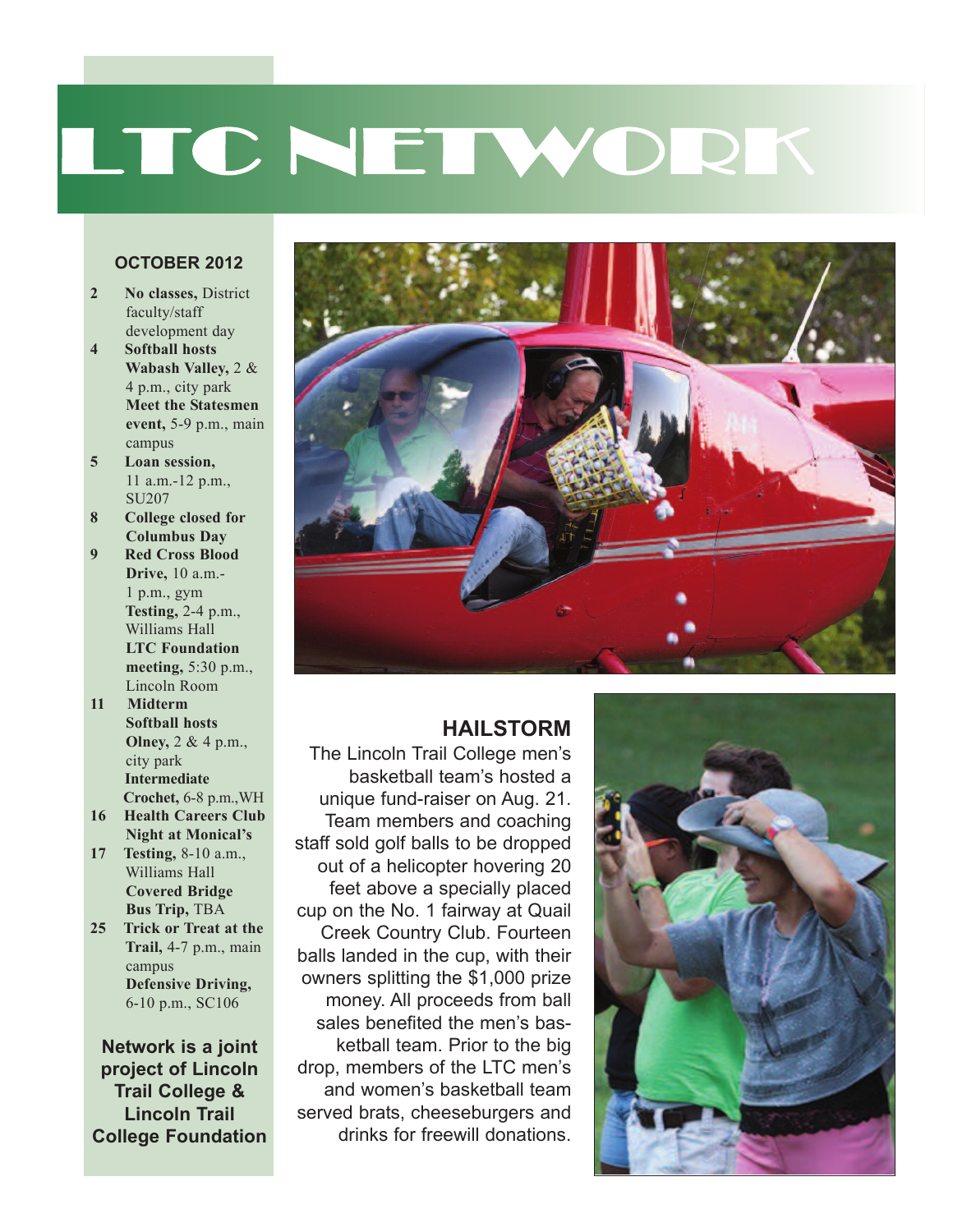## **Fall defensive driving offered**

Several National Safety Council Defensive Driving courses (DDC-4) will be offered throughout the Illinois Eastern Community Colleges District during August.

Classes will be offered from 6 to 10 p.m. Sept. 24 at Frontier Community College Foundation Hall; Sept. 25, Wabash Valley College Science Building Room 58; Sept. 26, Olney Central College Wattleworth Hall Room 114; and Sept. 27, Lincoln Trail College Student Union Room 207.

The DDC-4 course is a classroom "faceto-face" course. It is accepted as an assigned driving course as required for traffic-related court supervision. Some insurance companies will provide a discount for successful completers of this course. Participants successfully completing the course will receive a National Safety Council, DDC-4 Certificate. The cost for this class is \$50. Special rates are available to seniors wishing a refresher on safe driving skills.



### **FIRST PITCH**

Lincoln Trail College's Lady Statesmen softball team celebrated its season opener against Parkland College with a Breast Cancer Awareness Program. Former LTC player Michaela Dermanelian threw the first pitch of the triple header that began at noon Sept. 8 at Robinson City Park. The 25-year-old mother who lives in Alpha, Ill., is fighting Invasive Ductal Carcinoma, stage 3 breast cancer. T-shirts, \$15, continue to be sold with proceeds benefiting Dermanelian. For information, call 618-544-8657, ext. 1205.

## Demystifying your digital device

Explore the capabilities of your iPhone, Blackberry, Droid and iPad during a one-night workshop Sept. 13 at Lincoln Trail College.

Instructor Shawn Mitchell will teach this non-credit workshop from 6 to 8 p.m.

in Williams Hall 105. Students will learn how to maneuver various digital devices and what they can do.

Cost is \$20 per person. To register, or for more information, call Community Service at (618) 544-8657, ext. 1130.

### *New telecom instructor named*

Jesse Allen of Dieterich has been hired as the new telecommuni-

cations instructor at **Lincoln** Trail College. Prior to his position



at LTC, Allen was a combination tech for Montrose Mutual Telco in Dieterich. In that capacity, he was in charge of tower installation and repair of the wireless internet network, key phone systems installation and troubleshooting, and switching network maintenance and troubleshooting, among other things. His telecom experience also includes a stint as the local manager and state construction manager for Citizens/Frontier in Altamont which included overseeing construction projects for the southern half of Illinois.

Allen has an associate's degree in air conditioning and refrigeration from LTC and outside plant interconnect and fiber optic splicing certificates from Wabash Valley College.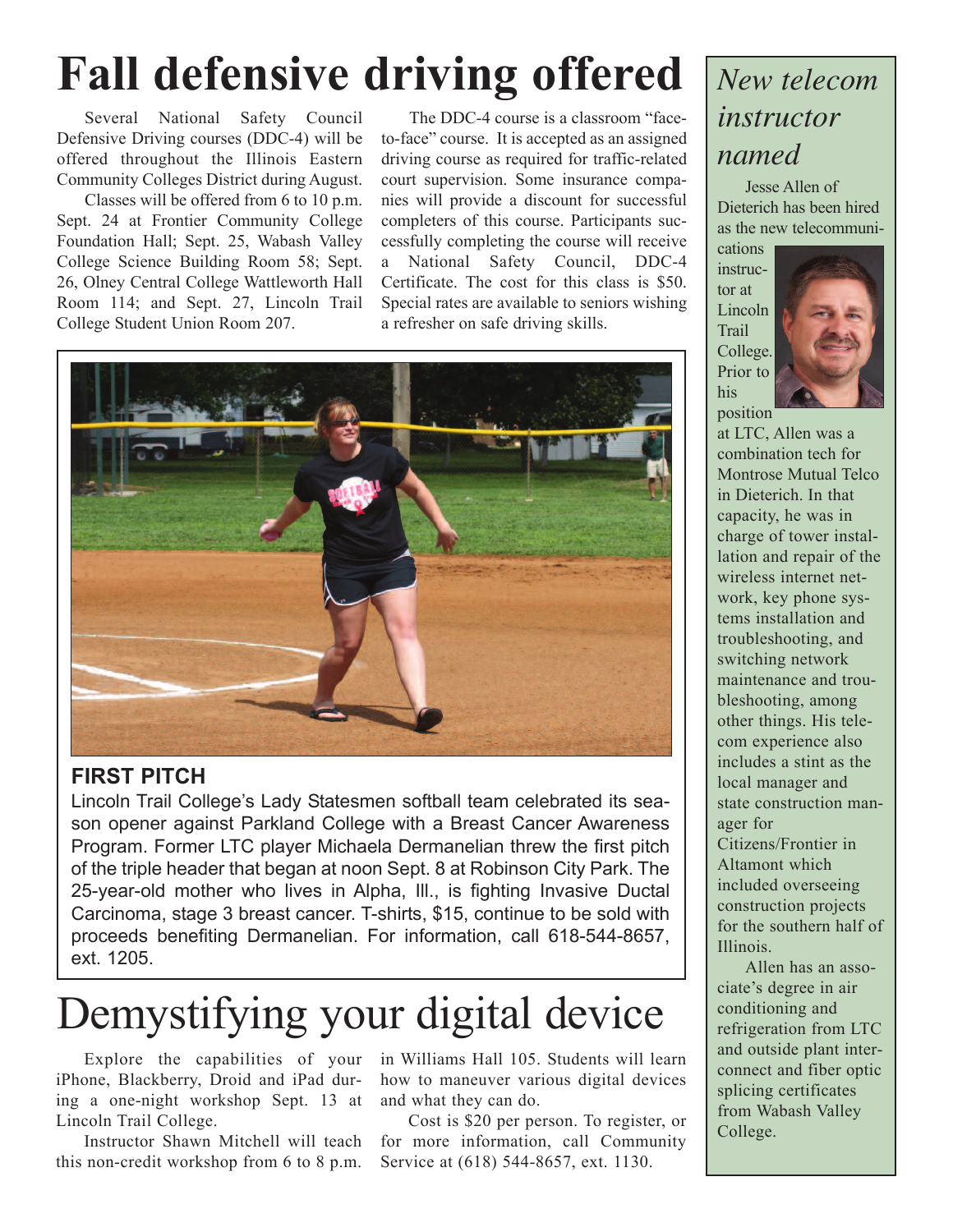## **Specialty horticulture classes scheduled**

Lincoln Trail College will offer a series of specialty horticulture classes beginning Sept. 11.

Wildlife Food Plot Establishment will be offered from 6 to 8:50 p.m. Sept. 11 and 20. This course will include the identification and discussion of techniques for planting materials that attract and nourish wildlife in Illinois.

A second course, Oyster Mushroom Production, will be offered from 6 to 8:50 p.m. Sept. 18 and 27. Students enrolled in this hands-on course will learn oyster mushroom cultivation techniques and will create a grow bag to produce their own oyster mushrooms. Oct. 9, students will return their grow bag to LTC for chilling or will chill their bags at home for 24 hours. Oct. 10, they will pick up the chilled bag for production of oyster mushrooms.

The final course, Spring Flowering Bulbs, will meet from 6 to 8:50 p.m. Sept. 25 and Oct. 9. Discussion will include outdoor spring flowering bulb planting and fertilization recommendations, as well as planting a spring bulb garden for indoor forcing.

All courses will meet in Occupational Annex Room 105. To register, or for more information, on these specialty courses, call 618-544-8657, ext. 1097.

### *Lincoln Trail celebrates Literacy Week*

Lincoln Trail College began Adult Education and Family Literacy Week, Sept. 10-14, with its first Area Planning Council meeting.

Robinson Mayor Roger Pethel proclaimed the week officially started.

In the past, IECC's four campuses have conducted a joint Area Planning Council, or APC, meeting. This spring, it was decided each community would be better served if individual councils were developed.

The purpose of the APC is to identify services currently being offered to the identified population, plan for continuation of services and help identify and determine reasons for gaps within each service area.

Attending the Crawford County APC were: (front) Rebecca McCoy-Taylor and Lacey Whipkey, Robinson Township Supervisor Office; Lorraine Akande, Crawford County Department of Human Services; Valerie Vermilya, Crawford Adult Learning Partners; Julie Kraemer, Hutsonville superintendent; and Gayle Zaring, LTC career advisor; and (back) Chad Loudermilk,





Crawford County probation officer; Troy Hickey, Robinson High School principal; Josh Quick, Robinson superintendent; Jeff Patchett, Oblong superintendent; Corrie Ray, Regional Office of Education; Mitch Hannahs, LTC president; Roger Pethel, Robinson Mayor; and Rena Gower, LTC Learning Skills Center director.

### Program takes center stage

Members of the Lincoln Trail College welding classes recently completed a project that will allow the Village of Palestine a little more mobility.

The LTC Welding Department recently created a portable stage that allows Palestine to host main stage acts on Main Street and at Leaverton Park.

Lead instructor Reno Bemont worked with the Palestine committee on the stage design, construction and materials. The final design allows the needed portability while taking up minimal storage space and providing ample space for all types of events when assembled.

Students working on the project are from Oblong, Palestine, Hutsonville and Robinson, as well as outlying areas.